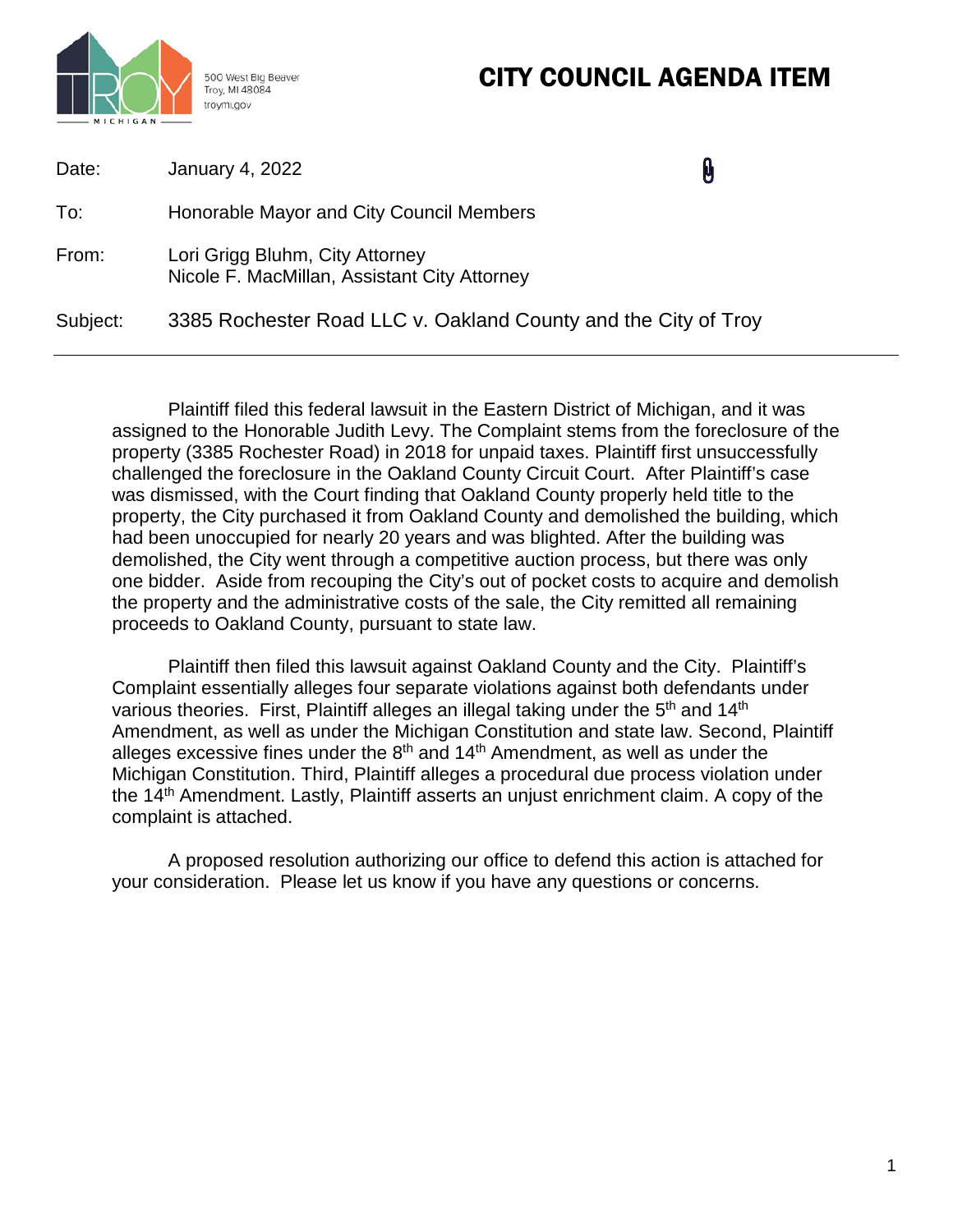AO 440 (Rey, 06/12) Summons in a Civil Action

# UNITED STATES DISTRICT COURT

for the Eastern District of Michigan

3385 Rochester Road LLC,

Plaintiff,

'21 DEC 15 PM 2:37

V.

County of Oakland, et al.,

Defendant.

#### **SUMMONS IN A CIVIL ACTION**

To: City of Troy

A lawsuit has been filed against you.

Within 21 days after service of this summons on you (not counting the day you received it) - or 60 days if you are the United States or a United States agency, or an officer or employee of the United States described in Fed. R. Civ. P. 12 (a)(2) or (3) - you must serve on the plaintiff an answer to the attached complaint or a motion under Rule 12<br>of the Federal Rules of Civil Procedure. The answer or motion must be served on the plaintiff or plai whose name and address are:

> Moheeb H. Murray 100 W. Big Beaver Road Suite 400 Troy, MI 48084-3107

If you fail to respond, judgment by default may be entered against you for the relief demanded in the complaint. You also must file your answer or motion with the court.

KINIKIA D. ESSIX, CLERK OF COURT

By:  $s/K$  Brown

Signature of Clerk or Deputy Clerk

Date of Issuance: November 30, 2021



Case No. 5:21-cv-12785-JEL-APP

Hon. Judith E. Levy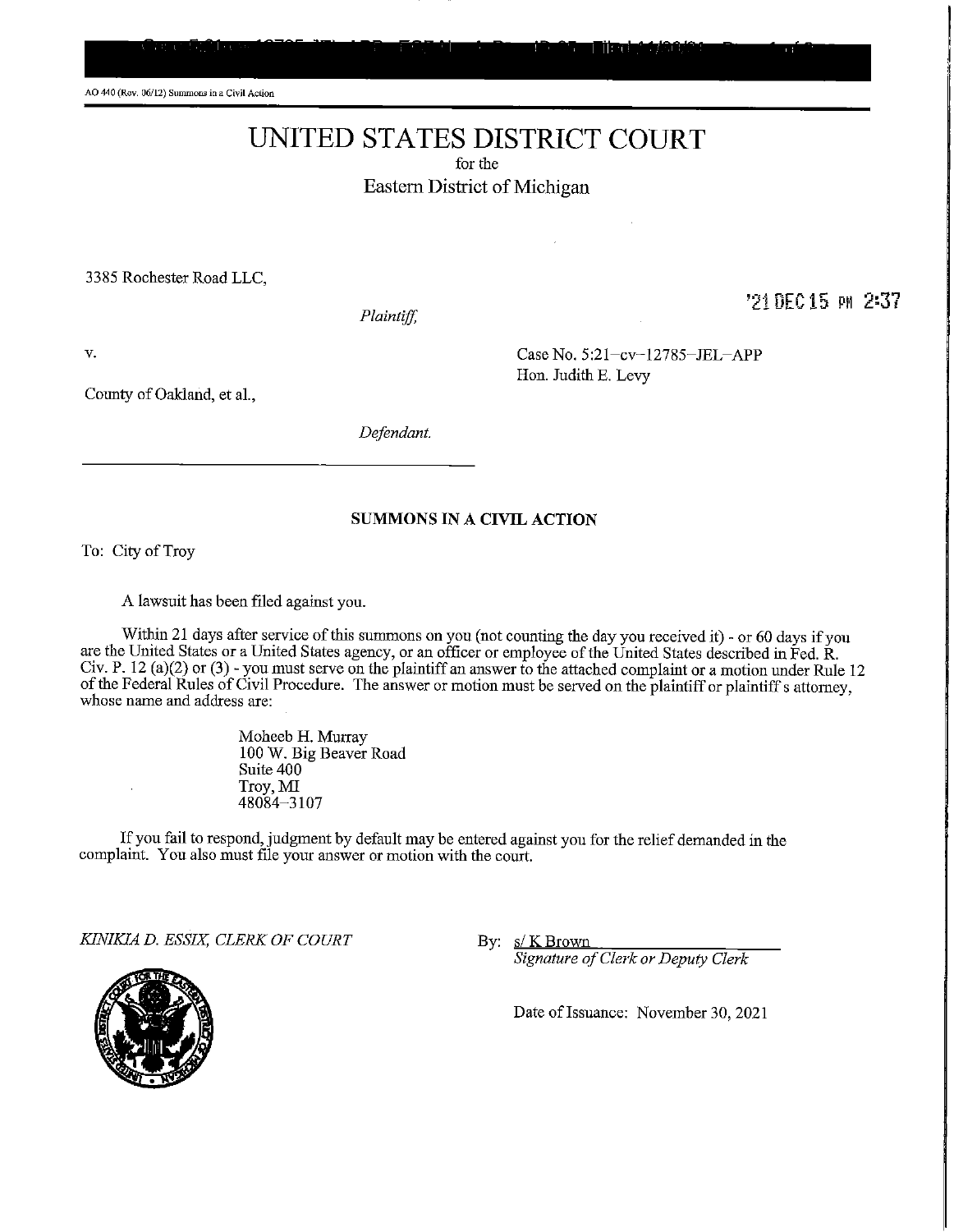| AO 440 (Rev. 06/12) Summons in a Civil Action                                                                                                                                                                                                                                                                                                                                                                                                     |                                                                                                                                                                            |
|---------------------------------------------------------------------------------------------------------------------------------------------------------------------------------------------------------------------------------------------------------------------------------------------------------------------------------------------------------------------------------------------------------------------------------------------------|----------------------------------------------------------------------------------------------------------------------------------------------------------------------------|
|                                                                                                                                                                                                                                                                                                                                                                                                                                                   | <b>PROOF OF SERVICE</b>                                                                                                                                                    |
|                                                                                                                                                                                                                                                                                                                                                                                                                                                   | (This section should not be filed with the Court unless required by Fed. R. Civ. P. 4(1))                                                                                  |
|                                                                                                                                                                                                                                                                                                                                                                                                                                                   | Case No. 5:21-cv-12785-JEL-APP                                                                                                                                             |
| This summons for (name of individual and title, if any)                                                                                                                                                                                                                                                                                                                                                                                           |                                                                                                                                                                            |
|                                                                                                                                                                                                                                                                                                                                                                                                                                                   |                                                                                                                                                                            |
|                                                                                                                                                                                                                                                                                                                                                                                                                                                   |                                                                                                                                                                            |
|                                                                                                                                                                                                                                                                                                                                                                                                                                                   |                                                                                                                                                                            |
|                                                                                                                                                                                                                                                                                                                                                                                                                                                   | $\Box$ on $(data)$ $\Box$ on $(data)$ $\Box$ $\Box$ ; or                                                                                                                   |
|                                                                                                                                                                                                                                                                                                                                                                                                                                                   |                                                                                                                                                                            |
|                                                                                                                                                                                                                                                                                                                                                                                                                                                   |                                                                                                                                                                            |
|                                                                                                                                                                                                                                                                                                                                                                                                                                                   | a person of suitable age and discretion who resides there,                                                                                                                 |
|                                                                                                                                                                                                                                                                                                                                                                                                                                                   |                                                                                                                                                                            |
|                                                                                                                                                                                                                                                                                                                                                                                                                                                   |                                                                                                                                                                            |
|                                                                                                                                                                                                                                                                                                                                                                                                                                                   |                                                                                                                                                                            |
|                                                                                                                                                                                                                                                                                                                                                                                                                                                   |                                                                                                                                                                            |
|                                                                                                                                                                                                                                                                                                                                                                                                                                                   |                                                                                                                                                                            |
|                                                                                                                                                                                                                                                                                                                                                                                                                                                   | designated by law to accept service of process on behalf of (name of organization) ________________                                                                        |
|                                                                                                                                                                                                                                                                                                                                                                                                                                                   |                                                                                                                                                                            |
|                                                                                                                                                                                                                                                                                                                                                                                                                                                   |                                                                                                                                                                            |
| Other: (specify):                                                                                                                                                                                                                                                                                                                                                                                                                                 | <u> Andrew State (1989), a control de la control de la control de la control de la control de la control de la co</u>                                                      |
|                                                                                                                                                                                                                                                                                                                                                                                                                                                   |                                                                                                                                                                            |
|                                                                                                                                                                                                                                                                                                                                                                                                                                                   |                                                                                                                                                                            |
|                                                                                                                                                                                                                                                                                                                                                                                                                                                   | My fees are $\frac{1}{2}$ for travel and $\frac{1}{2}$ for services, for a total of $\frac{1}{2}$<br>I declare under the penalty of perjury that this information is true. |
|                                                                                                                                                                                                                                                                                                                                                                                                                                                   |                                                                                                                                                                            |
|                                                                                                                                                                                                                                                                                                                                                                                                                                                   |                                                                                                                                                                            |
| Date: $\frac{1}{\sqrt{1-\frac{1}{2}} \cdot \frac{1}{2} \cdot \frac{1}{2} \cdot \frac{1}{2} \cdot \frac{1}{2} \cdot \frac{1}{2} \cdot \frac{1}{2} \cdot \frac{1}{2} \cdot \frac{1}{2} \cdot \frac{1}{2} \cdot \frac{1}{2} \cdot \frac{1}{2} \cdot \frac{1}{2} \cdot \frac{1}{2} \cdot \frac{1}{2} \cdot \frac{1}{2} \cdot \frac{1}{2} \cdot \frac{1}{2} \cdot \frac{1}{2} \cdot \frac{1}{2} \cdot \frac{1}{2} \cdot \frac{1}{2} \cdot \frac{1}{2}$ |                                                                                                                                                                            |
|                                                                                                                                                                                                                                                                                                                                                                                                                                                   | Server's Signature<br>Printed Name and Title                                                                                                                               |

. .  ......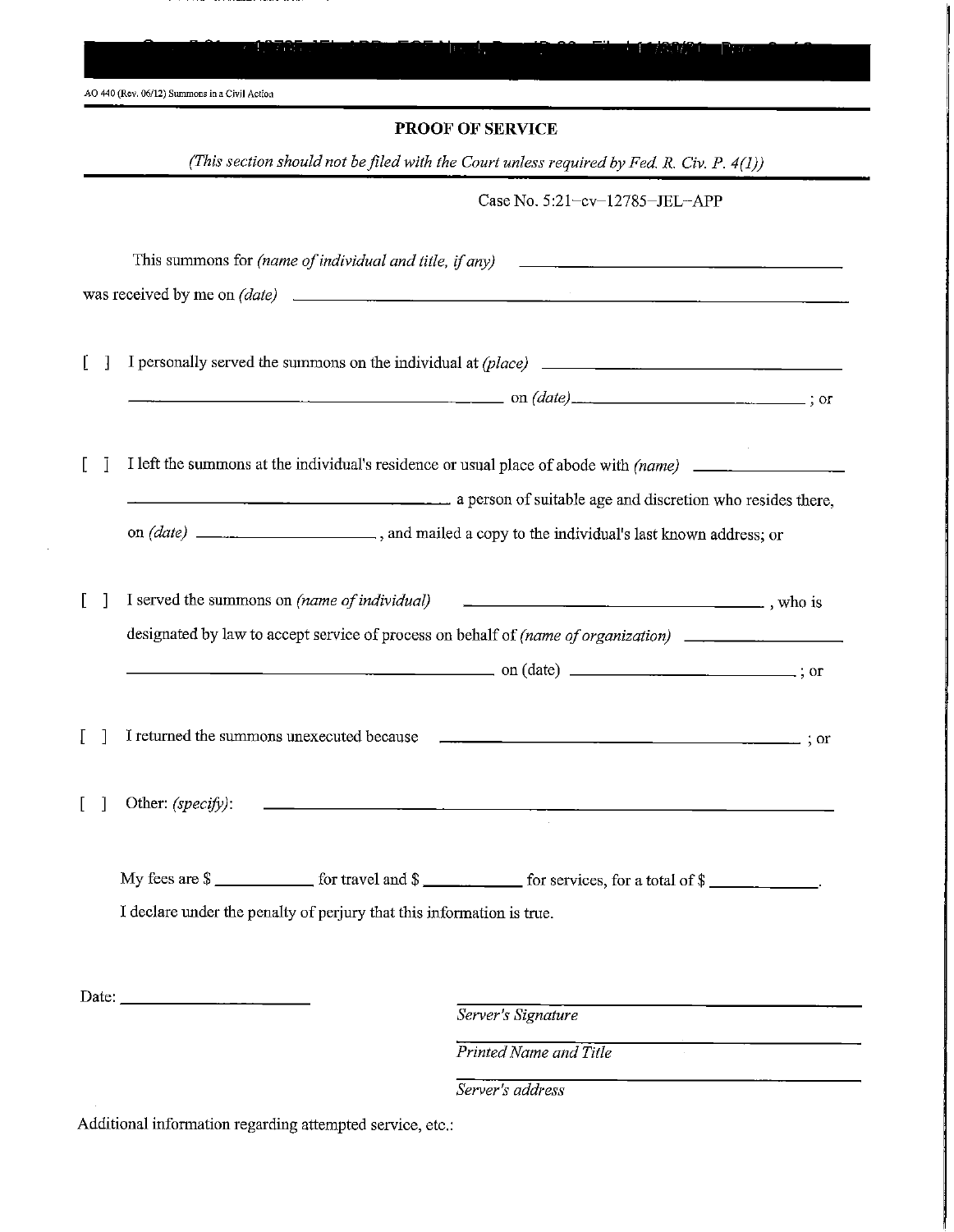Case 2:21-cv-12785-JEL-APP ECF No. 1, PageID.1 Filed 11/30/21 Page 1 of 19

# IN THE UNITED STATES DISTRICT COURT **EASTERN DISTRICT OF MICHIGAN SOUTHERN DIVISION**

 $\mathbf{I}$ 

2295 DOCUERTED DOAD LLC

| Case No. 21-CV-            |
|----------------------------|
|                            |
| Hon.                       |
|                            |
| <b>JURY TRIAL DEMANDED</b> |
|                            |
|                            |
|                            |
|                            |
|                            |
|                            |

# **COMPLAINT**

Plaintiff 3385 Rochester Road LLC, through counsel, states as follows for its Complaint against the County of Oakland by its Board of Commissioners, Andrew E. Meisner, in both his individual and official capacities, and the City of Troy ("Defendants"):

1. This is a case of deliberate government overreach without regard to Plaintiff's fundamental rights to property and due process. Simply put, Defendants have abused this State's tax-foreclosure process to unjustly enrich themselves by foreclosing on Plaintiff's property and illegally retaining proceeds far in excess of the amounts owed to them--to the tune of hundreds of thousands of dollars.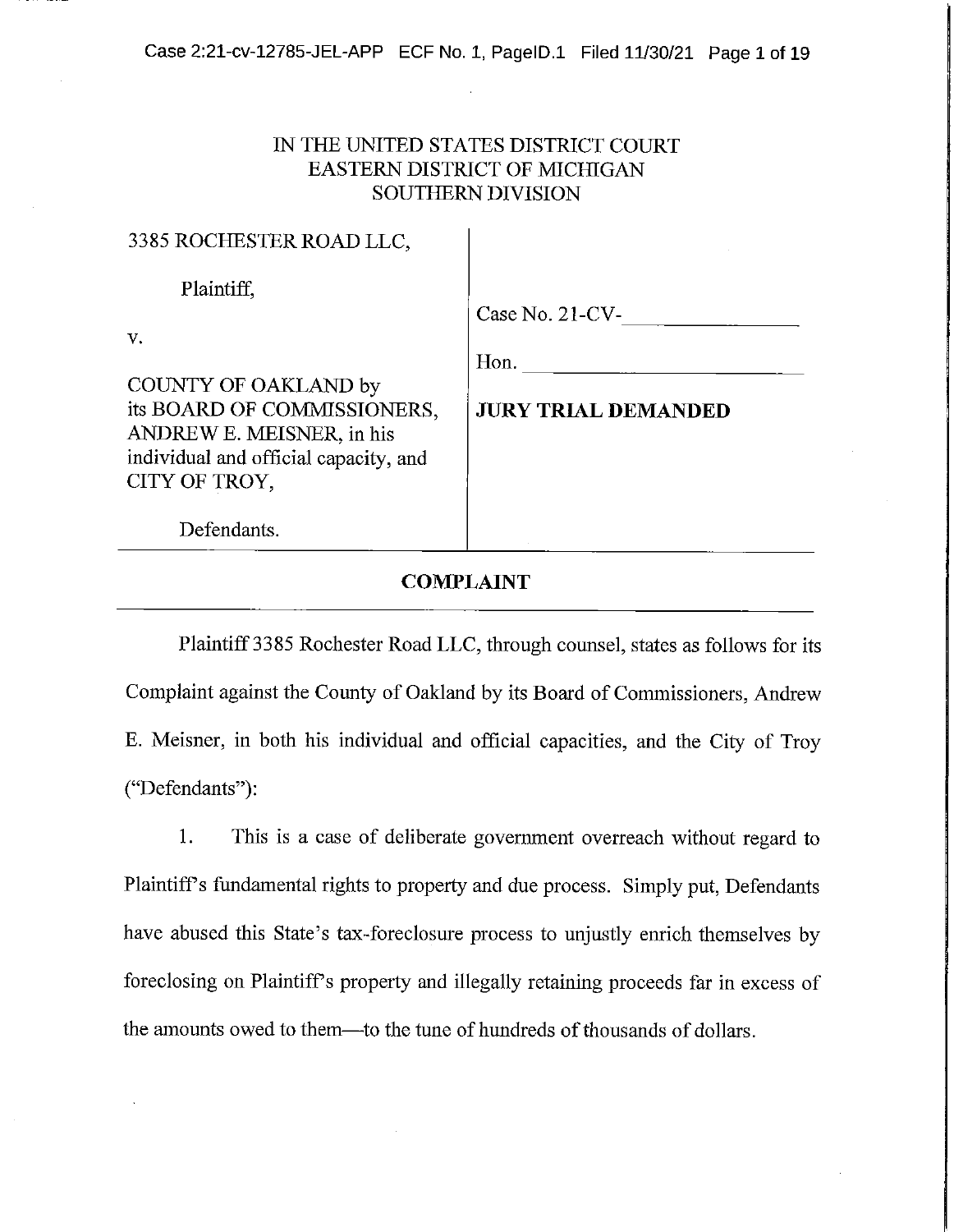$2.$ While Michigan law permits counties to foreclose on properties in order to satisfy unpaid property-tax obligations, neither it nor the federal or state Constitutions sanction Defendants' retention of funds generated from such foreclosures beyond the obligations owed by the property-owner.

3. Defendants are permitted to foreclose on a tax-delinquent property, sell that property at fair market value, and retain sufficient proceeds from that sale to satisfy any amounts owed and reasonable fees related to the sale. But they then must remit the remainder to Plaintiff.

 $4.$ Instead of following the law, Defendants foreclosed on Plaintiff's property, sold it well below fair market value, and *kept all the proceeds* from the sale. That is, they returned nothing to Plaintiff even though the proceeds from the sale is significantly greater than what Plaintiff owed in taxes. The result is a windfall for the county government—and a theft from Plaintiff.

5. Defendants' unlawful retention of these proceeds deprived Plaintiff of the entire equity value of its property. Their actions violate the Fifth, Eighth, and Fourteenth Amendments to the United States Constitution, Section 2 of Article X and Section 16 of Article I of the Michigan Constitution of 1963, and this State's inverse-condemnation laws.

 $\overline{2}$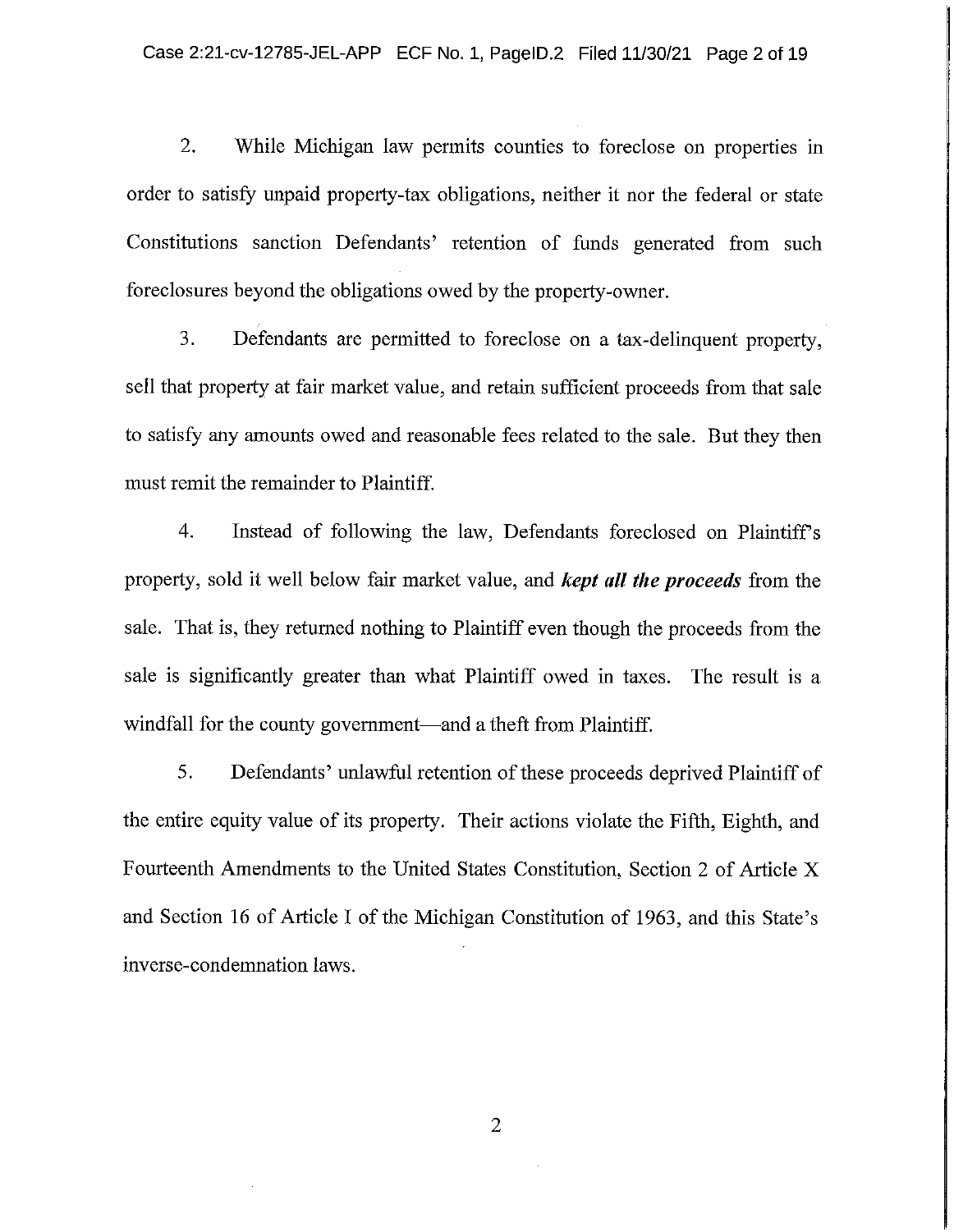### **PARTIES**

6. Plaintiff 3885 Rochester Road LLC is a Michigan limited liability company with two members: Rahif Murray and Hussein Murray, each a Michigan citizen.

 $7.$ Plaintiff owned the property at 3385 Rochester Road, Troy, Michigan (Parcel #88-20-22-401-067), or the "Property."

8. Defendant County of Oakland is a political subdivision of the State of Michigan that is controlled or operated by its Board of Commissioners.

9. Defendant Andrew E. Meisner is the County Treasurer of Oakland County, a public office that she has held since 2009. Defendant Meisner resides, on information and belief, in Oakland County. He is sued in both his individual and official capacities.

Defendant City of Troy is a political subdivision of the State of 10. Michigan and is located in Oakland County, Michigan that is controlled or operated by its City Council.

#### **JURISDICTION AND VENUE**

11. This Court has subject-matter jurisdiction over this action under 28 U.S.C.  $\S$  1331 as it presents questions arising under the laws and Constitution of the United States. Subject-matter jurisdiction is proper over the state-law claims based on supplemental jurisdiction under  $28 \text{ U.S.C.} \S 1367$ .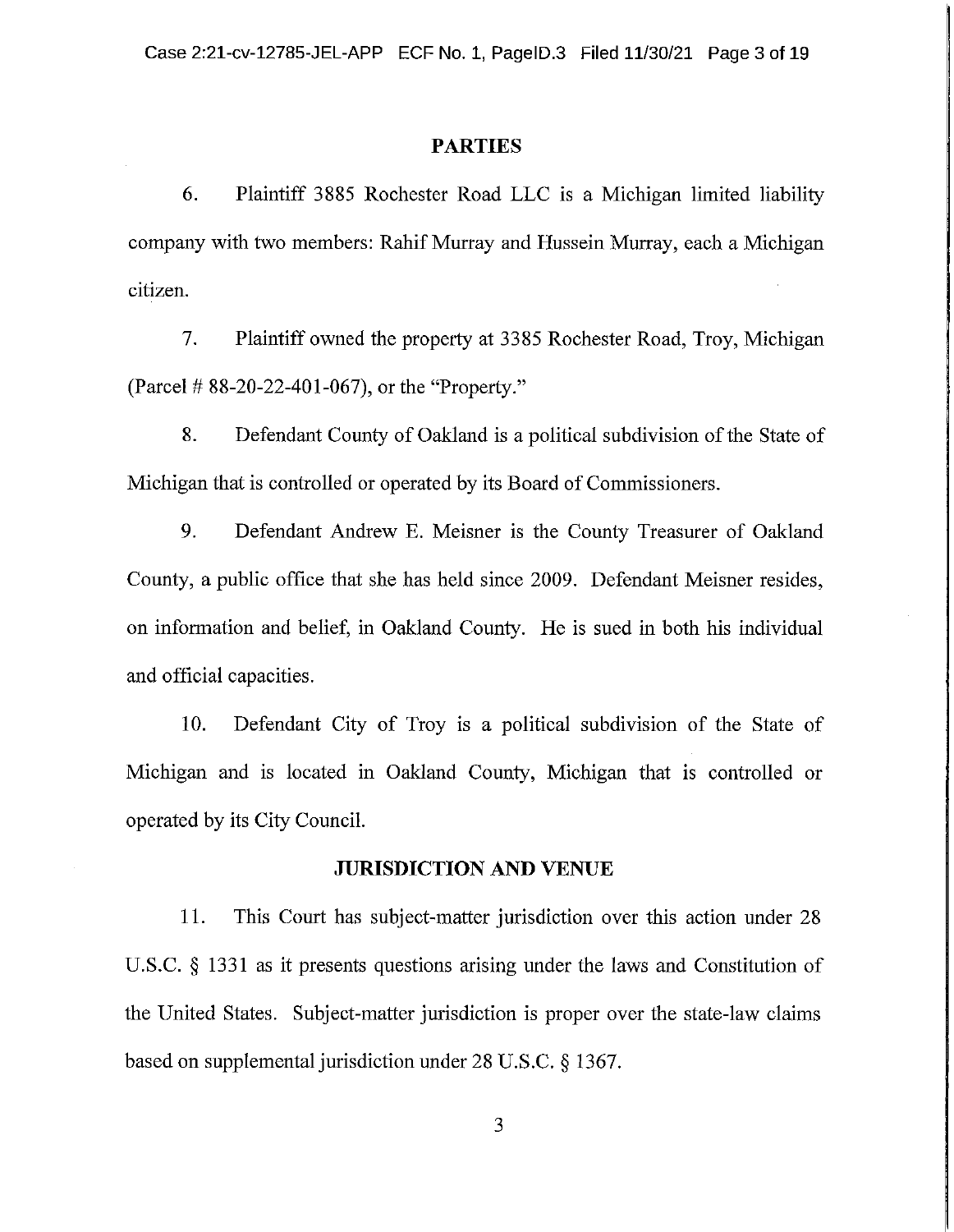This Court has personal jurisdiction over Defendants as they are 12. residents of this District. Personal jurisdiction is also proper over Defendants because they regularly transact claim-related business in this District.

13. Venue is proper under  $28$  U.S.C.  $\S$  1391 because all Defendants reside in this District and also because a substantial part of the events or omissions giving rise to the claims occurred in this District.

# **GENERAL ALLEGATIONS**

#### A. Michigan's Tax Foreclosure Scheme

14. In general, real property is subject to taxation. While various subdivisions of the State have taxing authority, Defendants are the ones charged with the foreclosure-and-auction process to recoup unpaid taxes on delinguent properties in Oakland County.

15. Specifically, Defendant Oakland County, through its Board of Commissioners, voluntarily chose Defendant Meisner, in his official capacity, to serve as the "foreclosing governmental unit" for Oakland County as that term is defined in Mich. Comp. Laws  $\S 211.78(8)(i)$ .

16. Where a property-owner has been delinguent in paying his property taxes, the property on which he is delinquent in his taxes may be forfeited to a county treasurer, like Defendant Meisner, and foreclosure proceedings can commence. See generally Mich. Comp. Laws  $\S 211.78$ m.

 $\overline{4}$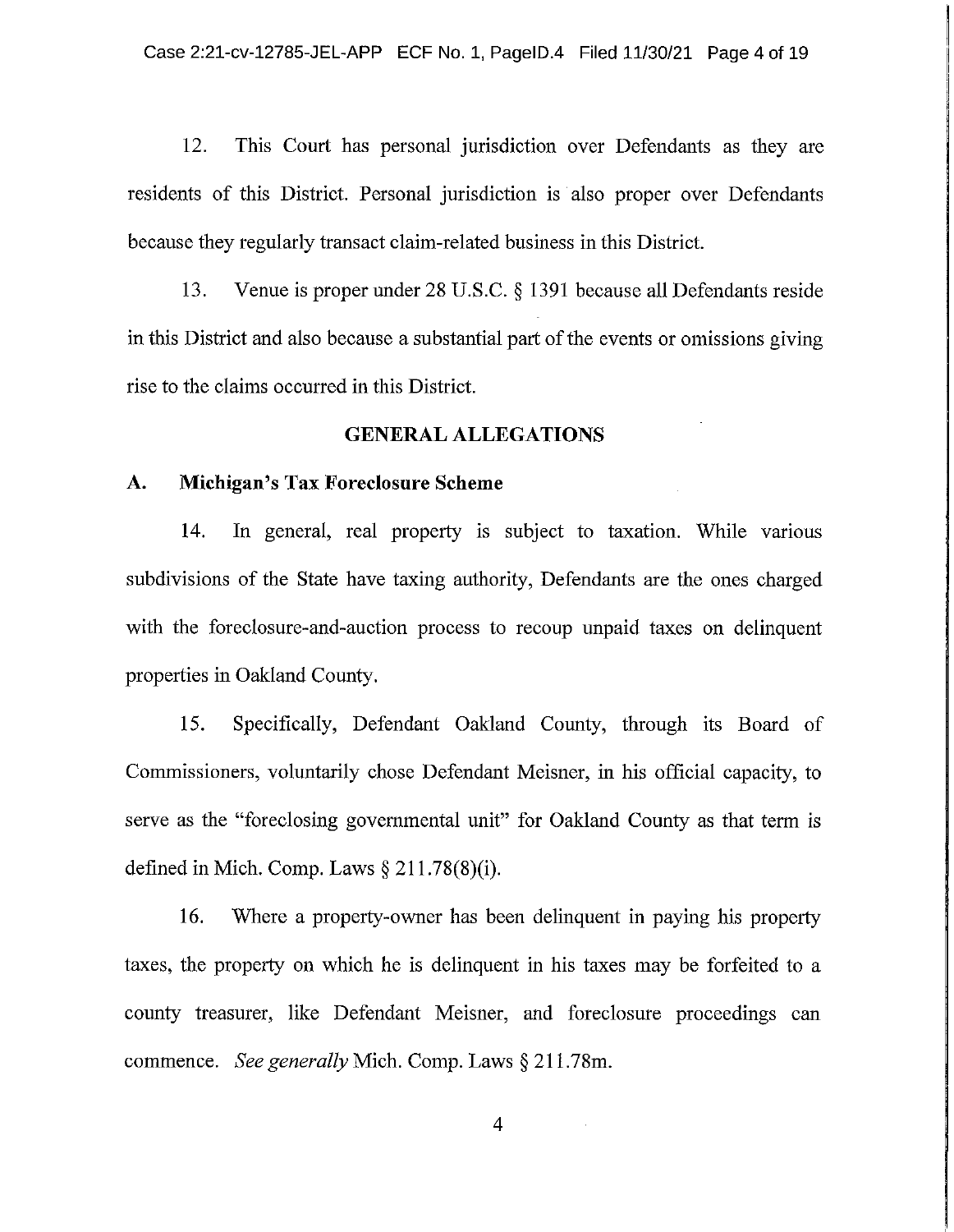17. Even though the amount of taxes that a property-owner is delinquent on for a given property is often far less than the fair market value of the property, Defendants have a policy and practice of retaining the entirety of proceeds generated from any post-foreclosure auction.

When a foreclosed-upon property is auctioned to generate revenue to 18. pay delinquent property taxes, Defendants do not just keep the Taxes Owed.<sup>1</sup> Rather, they keep the entire auction amount from the auction sale and return *none* of the proceeds to the property-owner, thereby reaping the unjust rewards of Excess Proceeds<sup>2</sup> from that property.

19. But not only that, because Defendants (as they did here) often sell property for below fair-market value, they also destroy the entirety of the Equity<sup>3</sup> in that property.

20. The effect of this consistent practice is that Defendants unlawfully retain monies far in excess of the Taxes Owed. That is, the auction satisfies the delinquent taxes, and this case is concerned with the actions following the

As used in this Complaint, "Taxes Owed" is defined as the past due taxes owed  $\mathbf{1}$ on a parcel of property together with any interest, fees, penalties, and costs.

As used in this Complaint, "Excess Proceeds" is defined as the auction sale price of a parcel of property less Taxes Owed.

As used in this Complaint, "Equity" is defined as the fair-market value of a parcel of property less Taxes Owed.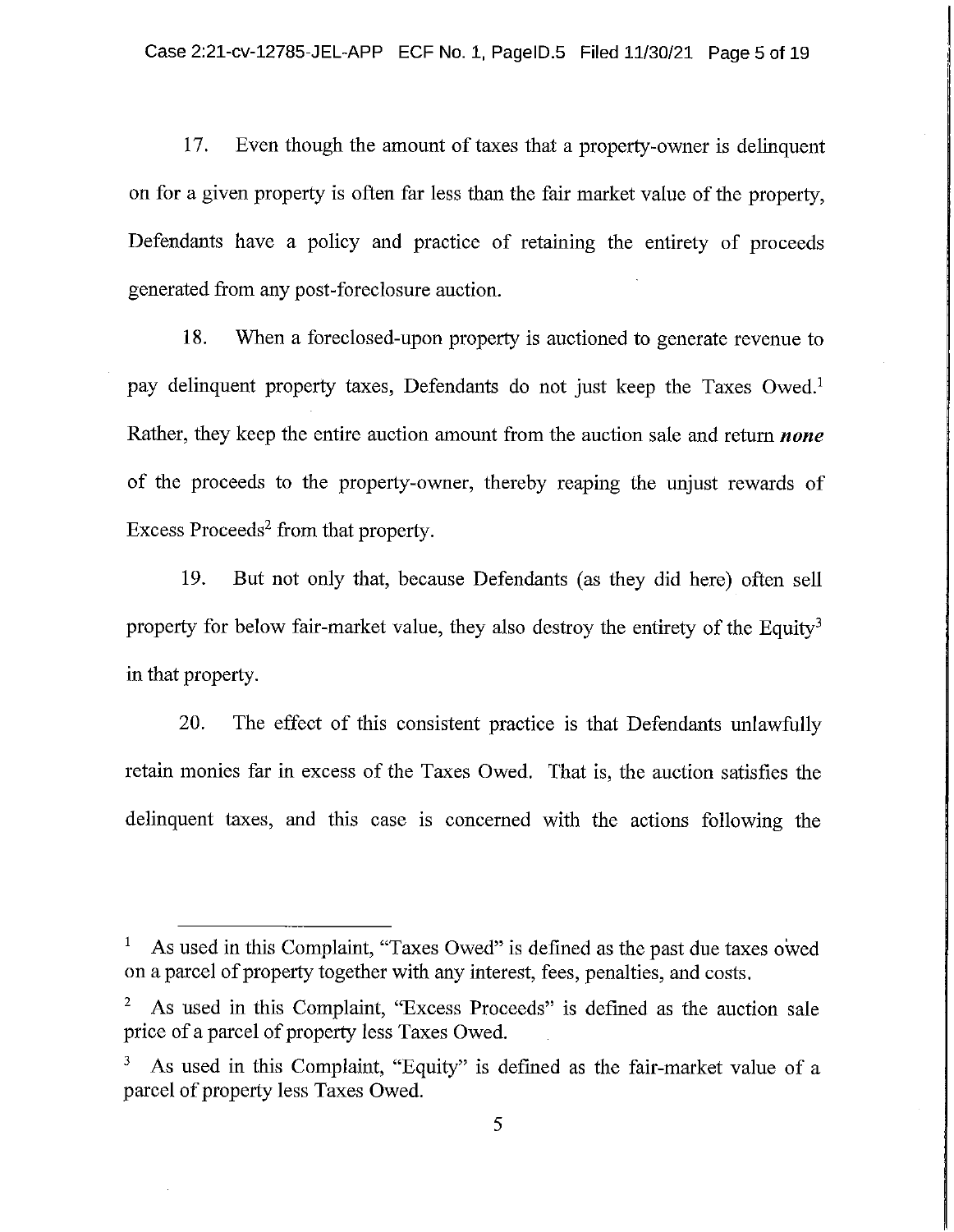satisfaction of taxes—namely, the unlawful retention or destruction of proceeds beyond the Taxes Owed.

#### **B.** The Property and Plaintiff's Efforts to Redevelop It

21. The Property is a commercial property that included a vacant building, which at one time, housed a Taco Bell restaurant. The Property is very valuable due to its location on a busy stretch of Rochester Road between Big Beaver and Wattles Roads in Troy, Michigan. It is a prime candidate for redevelopment.

22. Plaintiff originally purchased the property in 1997. Rahif Murray has been a member of Plaintiff since its organization, while Hussein Murray came on as a member of Plaintiff in 2007.

23. Over the years, Plaintiff made numerous attempts to rehabilitate and redevelop the Property.

24. In 2004, Plaintiff made plans to open a restaurant at the Property, even going so far as to purchase various restaurant equipment which, on information and belief, remained in the building. That restaurant never came to fruition as the thensole member of Plaintiff Rahif Murray was diagnosed with cancer.

25. Several years later, after Hussein Murray joined as a member, Plaintiff explored the possibility of demolishing the vacant building and constructing a new building with approximately 5,200 square feet of space for commercial and retail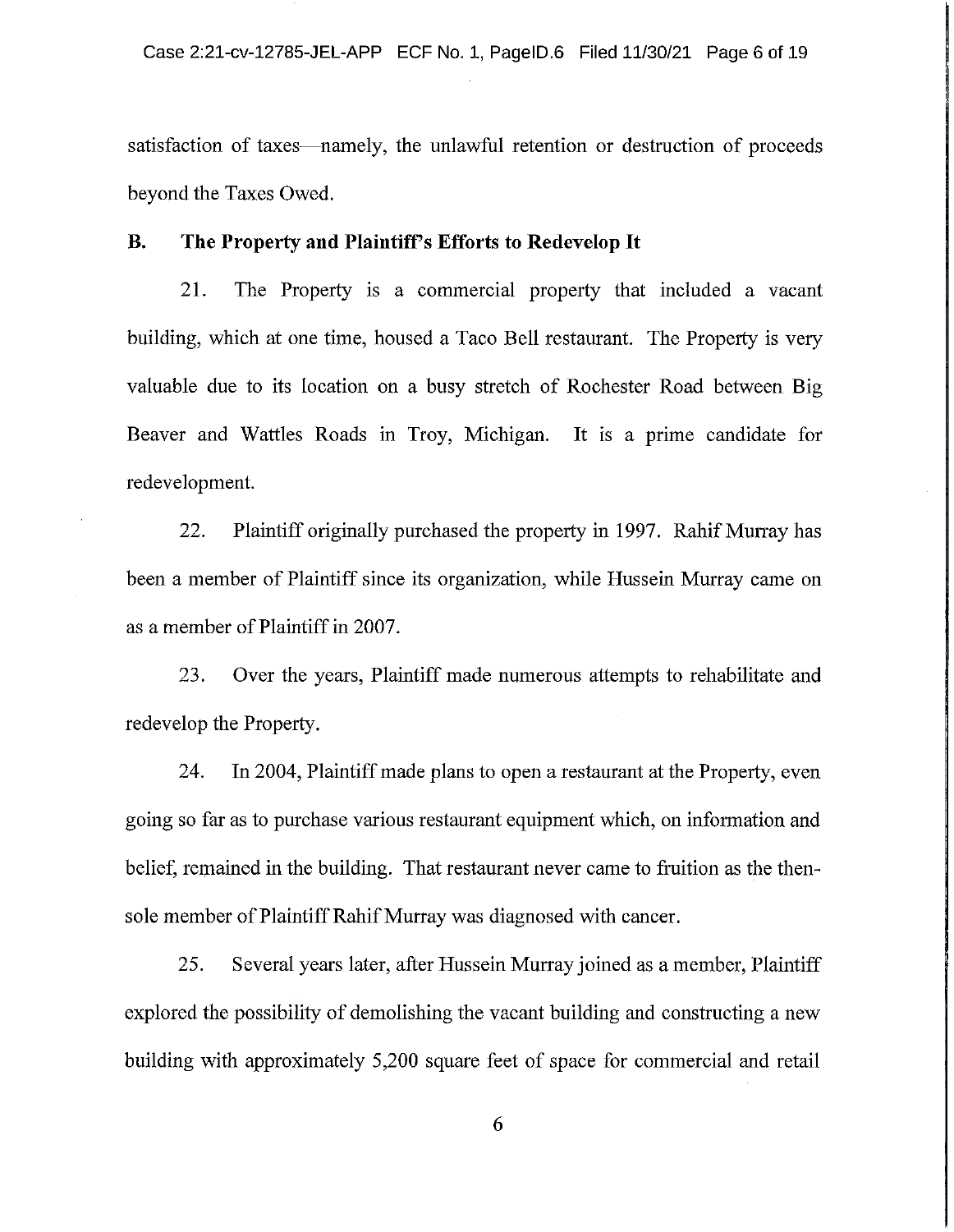use. Plaintiff hired architects and other professionals to assist with this project, but plans unraveled when the economy soured and they were unable to obtain financing.

In 2015, Plaintiff again pursued an opportunity to redevelop the 26. Property through a potential buyer and invested a great deal of time and resources pursuing the deal. The Property was under contract for many months with a purchase price of \$675,000. But at the last minute, the buyer walked away.

27. Plaintiff's members had intended to use proceeds from the sale to help pay for the costs of caring for their nonagenarian mother. Both Rahif and Hussein spent a majority of their free time caring for their mother. Hussein even took out a home equity loan to pay off a high-interest mortgage on the Property.

28. Plaintiff never intended to let the Property fall into tax foreclosure.

29. While Plaintiff understood that there were some delinguent taxes on the Property, Plaintiff did not understand or actually see any notices that the property could be foreclosed.

At the time, neither Rahif nor Hussein regularly visited the Property 30. and so did not see any foreclosure notices posted on a window or door there.

31. Plaintiff attempted to quash the foreclosure but was unsuccessful. See In The Matter Of The Petition By The Oakland County Treasurer For Foreclosure

 $\overline{7}$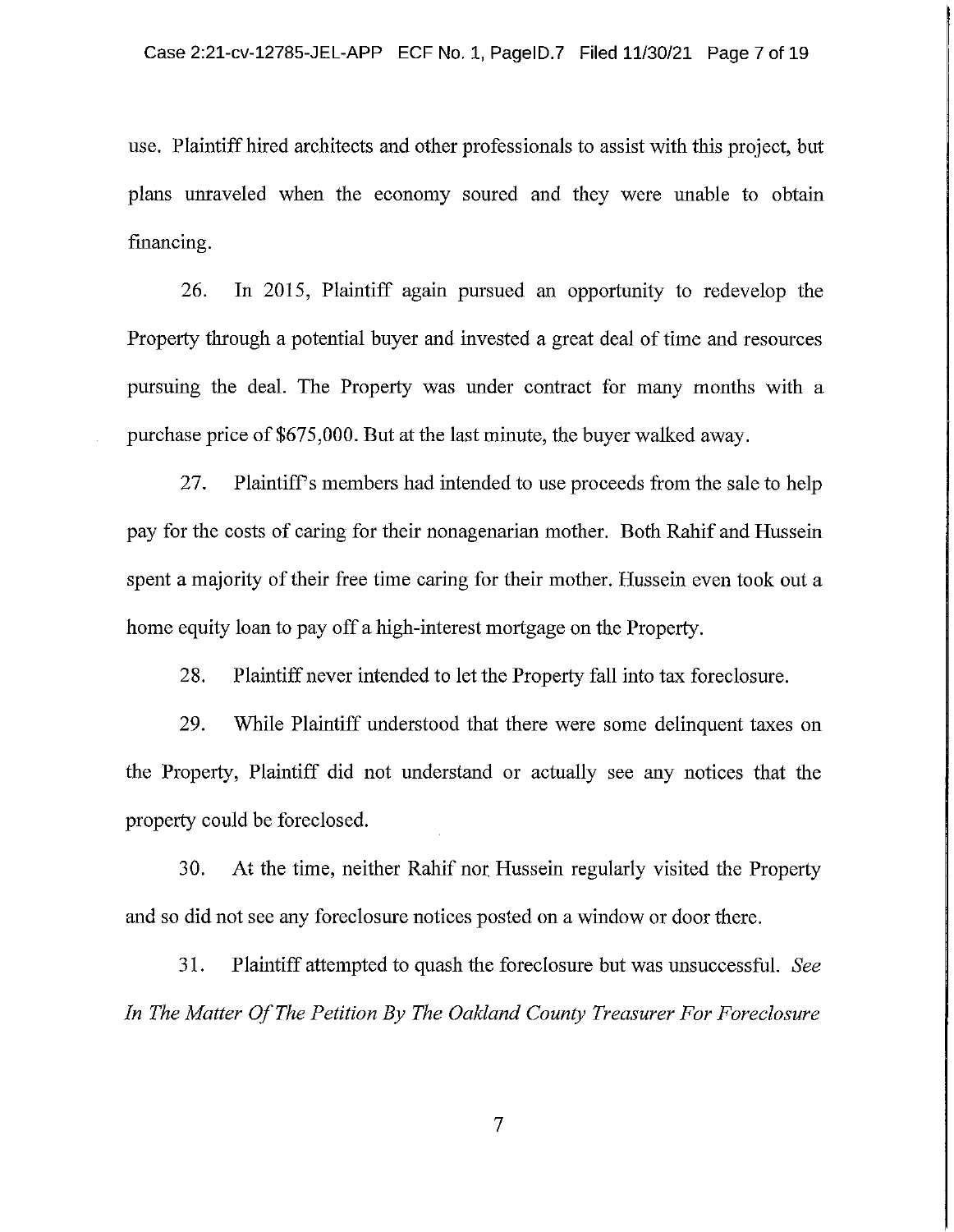Of Certain Lands For Unpaid Property Taxes (3385 Rochester Road, Trov). No. 2017-159297-CZ (Oakland Cty. Cir. Ct.).

#### $\mathbf{C}$ . Defendants' Unlawful Retention of Plaintiff's Excess Proceeds and Destruction of Plaintiff's Equity in the Property.

32. The Property had delinguent taxes of approximately \$15,043.65. Because of this, Defendant Meisner foreclosed on and seized ownership of the Property on behalf of Defendant Oakland County on or about February 14, 2018.

33. Defendants did not initiate any condemnation proceedings related to the Property.

34. On or about July 12, 2018, Defendant City of Troy exercised its then statutory right to purchase the property under MCL  $211.78m(1)$  for the minimum bid amount of \$22,797.82, being the delinguent taxes, interest and fees.

35. Following a September 2019 "auction" with only one bidder, Defendant City of Troy sold the Property for \$370,000.00 on or about June 1, 2020.

36. That sale price is \$347,202 greater than the Taxes Owed on the Property. Instead of remitting this nearly \$350,000 in Excess Proceeds to the Plaintiff, Defendants unlawfully retained it.

37. And because Defendants sold the Property well-below fair-market value, Defendants wiped out additional amounts of Plaintiff's Equity in the Property.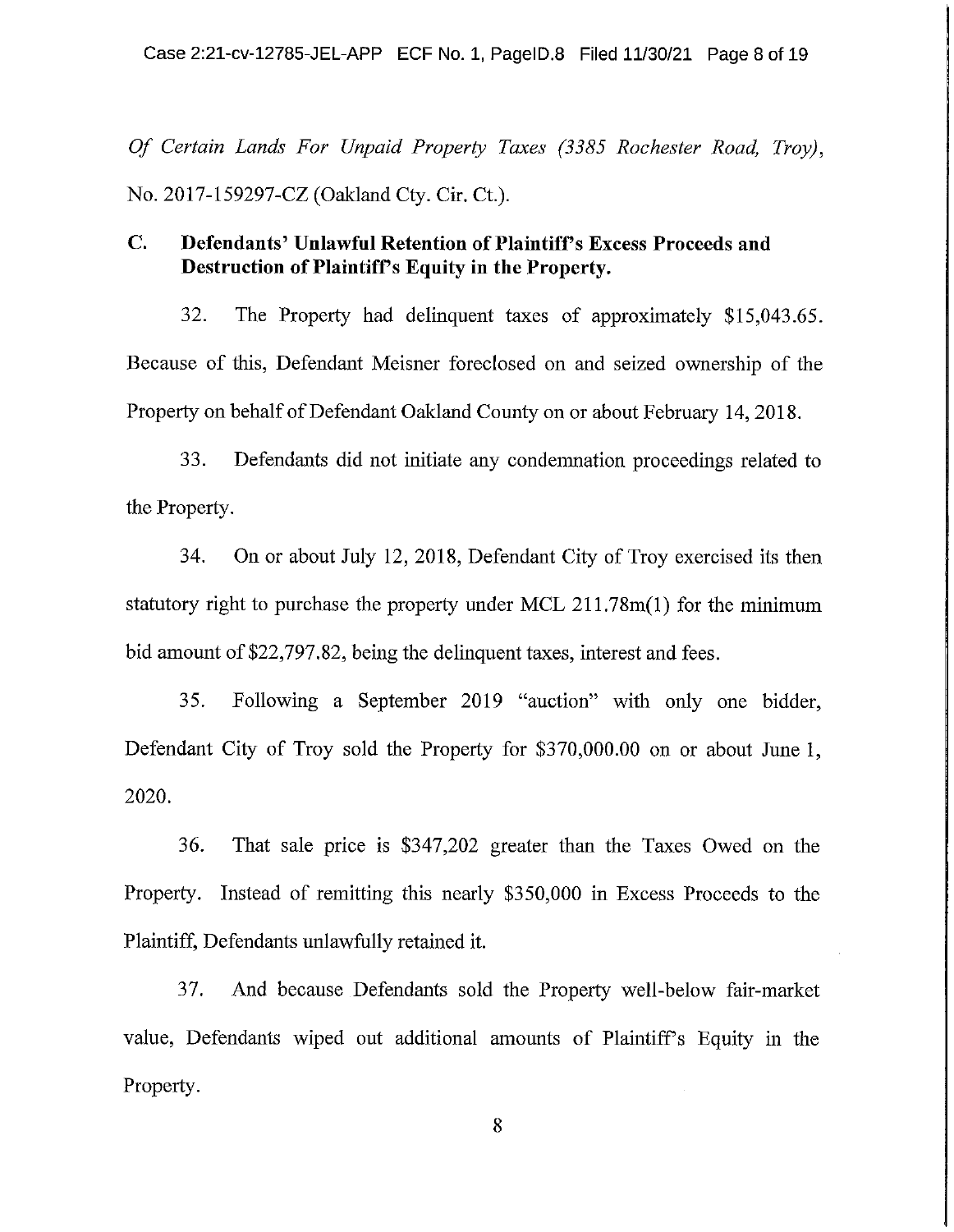38. Defendants did not (and do not) provide any process or legal mechanism to seek, let alone recover, either the Equity destroyed by or the Excess Proceeds generated and retained by their actions in foreclosing and selling the Property.

39. Further, Defendants have refused (and refuse) to pay Plaintiff just compensation in the amount of Plaintiff's Equity in the Property (or even the Excess Proceeds in the Property). Indeed, Defendants have failed to provide any mechanism for compensation at all.

#### D. **Plaintiff is Not Alone; Defendants Have Perpetuated this Process** Repeatedly as a Matter of Practice and Policy.

40. The actions described above related to Plaintiff's Property are not a one-off. Rather, upon information and belief, they reflect a policy, custom, and/or practice voluntarily undertaken by Defendant Oakland County and/or its final policymaker in conjunction with other cities, such as the City of Troy.

41. This voluntary practice or policy of Defendant Oakland County and/or its final policymaker meets the criteria for liability pursuant to Monell v. New York City Department of Social Services, 436 U.S. 658 (1978).

42. In particular, Defendant Oakland County chose to designate its county treasurer, Defendant Meisner, as its foreclosing governmental unit under Michigan And then through legislative action, official governmental policies or law. regulation, and/or other actions taken by official(s) with final decision-making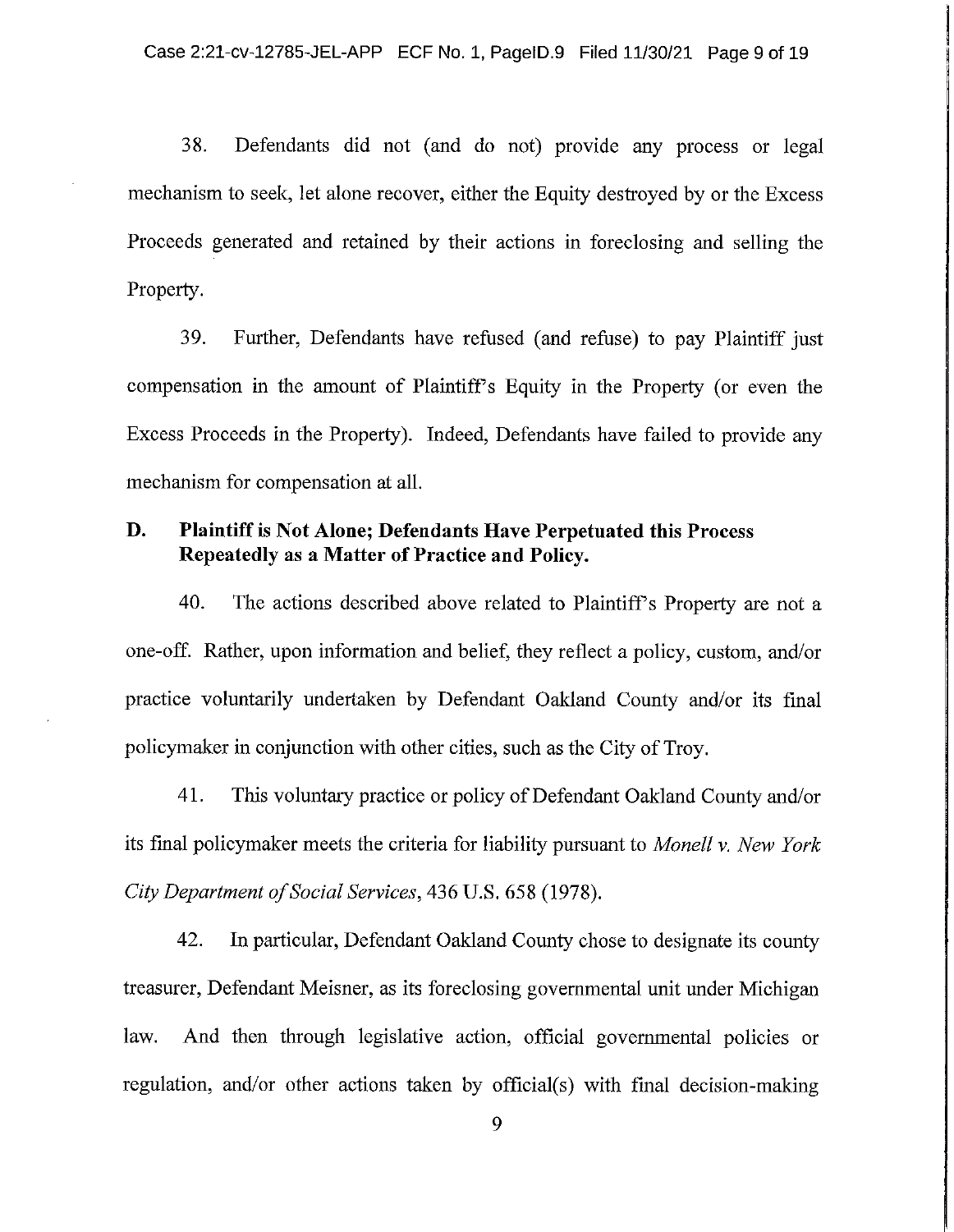authority, Defendants have established a scheme whereby they foreclose and sell tax-delinquent properties and retain *all proceeds* from such sales—never returning any funds to the original property-owner—regardless of the fair-market value, sale price, or Taxes Owed on the property. Nor do Defendants provide any mechanism for property-owners to secure the return of their Equity, or even the Excess Proceeds.

43. The General Property Tax Act, including Mich. Comp. Laws  $\S 211.78m(8)$ , neither requires nor permits the practices outlined above. See generally Rafaeli, LLC v. Oakland Cty., 505 Mich. 429, 442 (2020). Rather, the actions undertaken by Defendants were intentionally and wantonly designed to harm Plaintiff and others in their constitutionally protected property rights.

#### **CAUSES OF ACTION**

# **COUNT I: SECTION 1983 TAKING CLAIM UNDER THE** FIFTH & FOURTEENTH AMENDMENTS TO THE U.S. CONSTITUTION

44. Paragraphs 1–43 are incorporated as if stated verbatim herein.

45. The Fifth Amendment is incorporated against the states through the Fourteenth Amendment and requires payment of just compensation upon a taking. See Knick v. Twp. of Scott, 139 S. Ct. 2162 (2019).

46. Defendants have taken Plaintiff's property, in the form of their Equity, and have appropriated that property for public use without paying of just compensation.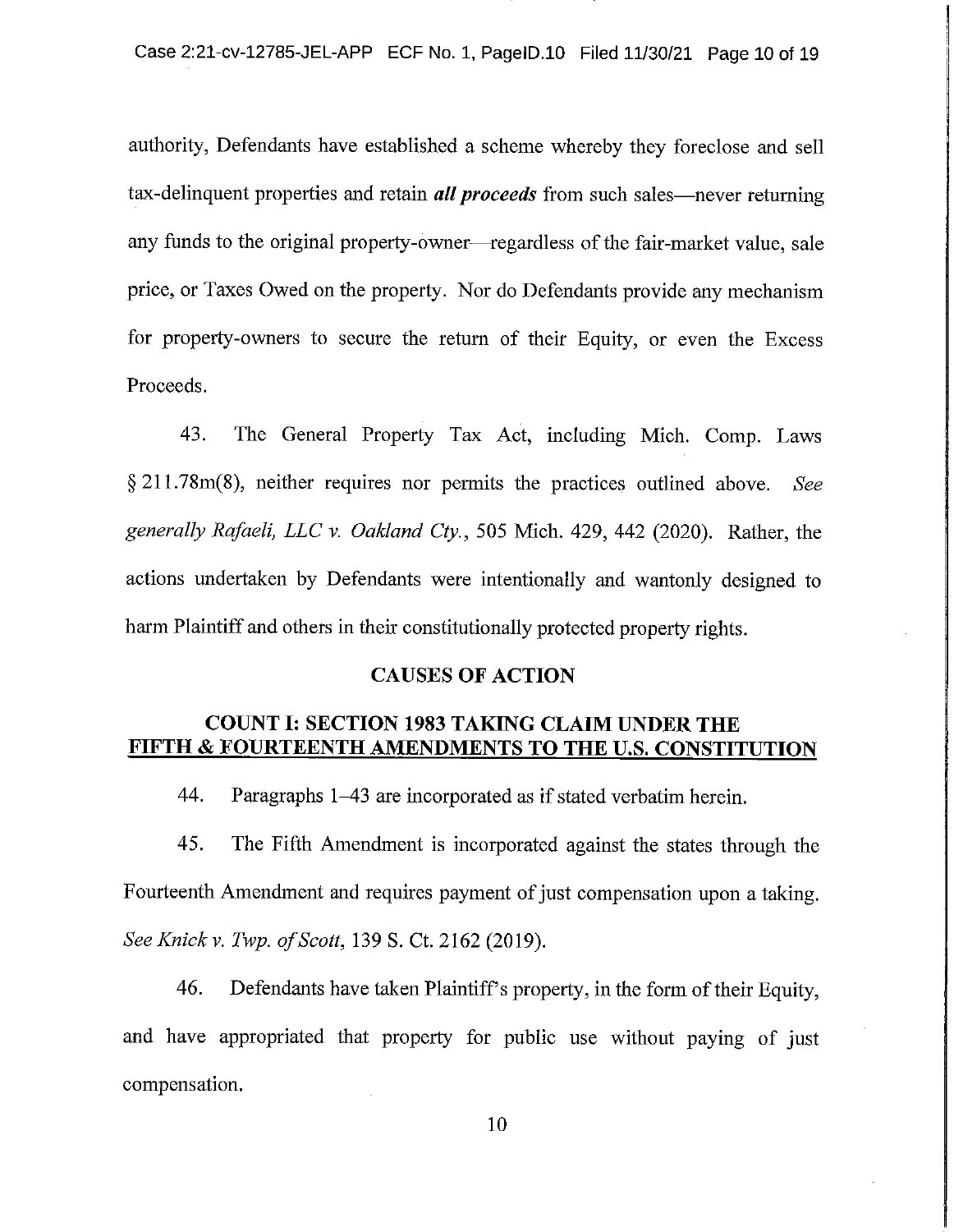Defendants have not paid, will not pay, and do not intend to pay 47. Plaintiff just compensation.

48. Defendants have refused to take any action for the payment of just compensation for their theft of Equity from the Plaintiff.

49. Defendants, therefore, have deprived Plaintiff of its constitutional right to just compensation.

50. All actions undertaken by Defendants in relation to these takings were done under color of state law.

51. All actions undertaken by Defendants in relation to these takings were further done pursuant to official policy, practice, or custom of Defendants or their final policymakers.

Defendants' actions were intentional and wanton as to Plaintiff's 52. constitutional rights.

53. These actions, as violations of the U.S. Constitution, are redressable under 42 U.S.C. §§ 1983, 1988.

As a direct and proximate result of the Defendants' actions, Plaintiff 54. has been injured by and suffered damages, including but not limited to the deprivation of Equity, Excess Proceeds, or other just compensation.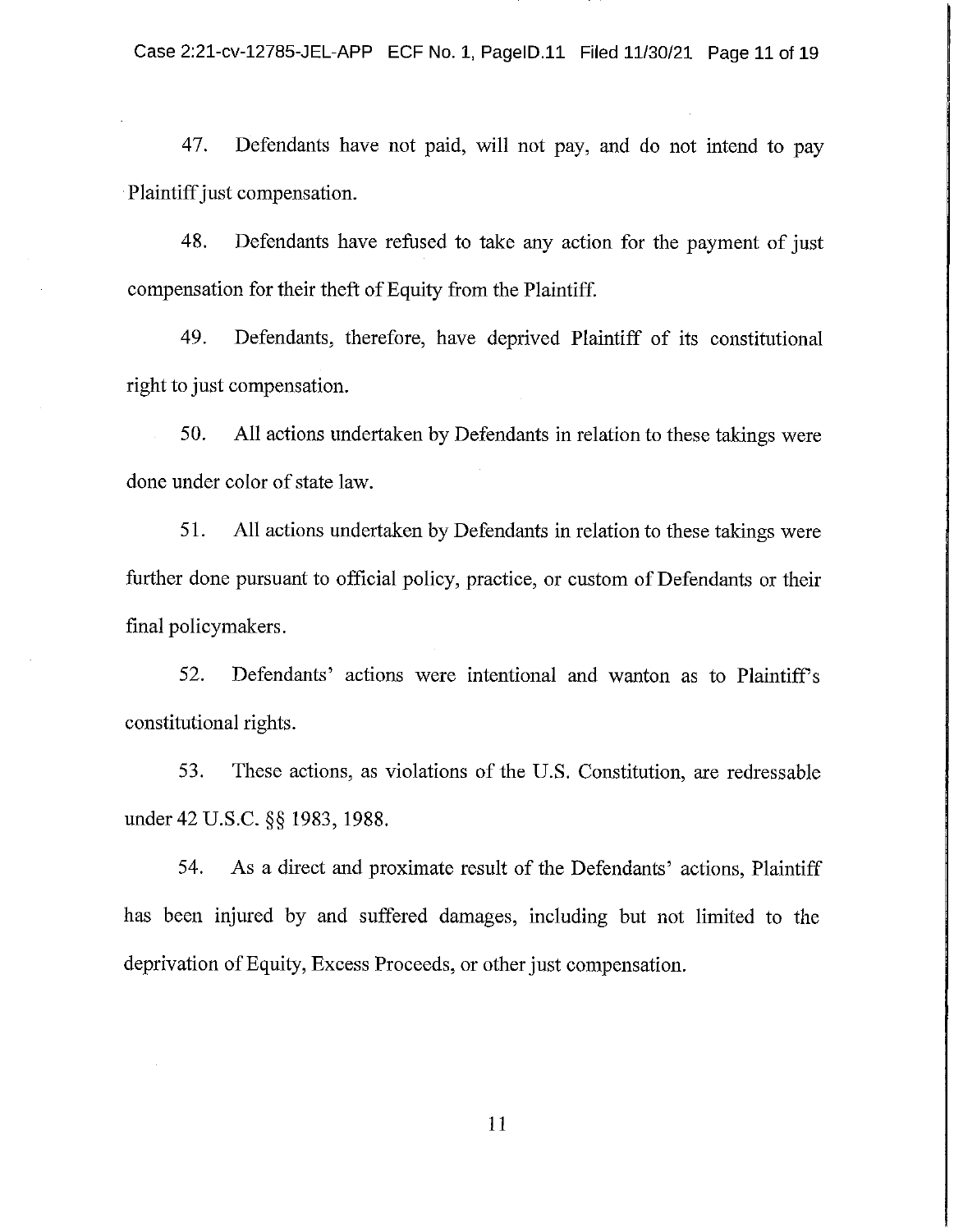Case 2:21-cv-12785-JEL-APP ECF No. 1, PageID.12 Filed 11/30/21 Page 12 of 19

# COUNT II: TAKING CLAIM DIRECTLY ARISING UNDER THE **FIFTH & FOURTEENTH AMENDMENTS TO THE U.S. CONSTITUTION**

55. Paragraphs 1–43 are incorporated as if stated verbatim herein.

56. The Fifth Amendment is a self-executing provision of the United States Constitution and requires payment of just compensation upon a taking.

57. Defendants have taken Plaintiff's property, in the form of their Equity, and have appropriated that property for public use without paying of just compensation.

58. Defendants have not paid, will not pay, and do not intend to pay Plaintiff just compensation.

59. Defendants have refused to take any action for the payment of just compensation for their seizure of Equity from the Plaintiff.

Defendants, therefore, have deprived Plaintiff of its constitutional 60. right to just compensation.

61. Defendants' actions were intentional and wanton as to Plaintiff's constitutional rights.

62. As a direct and proximate result of the Defendants' actions, Plaintiff has been injured by and suffered damages, including but not limited to the deprivation of Equity, Excess Proceeds, or other just compensation.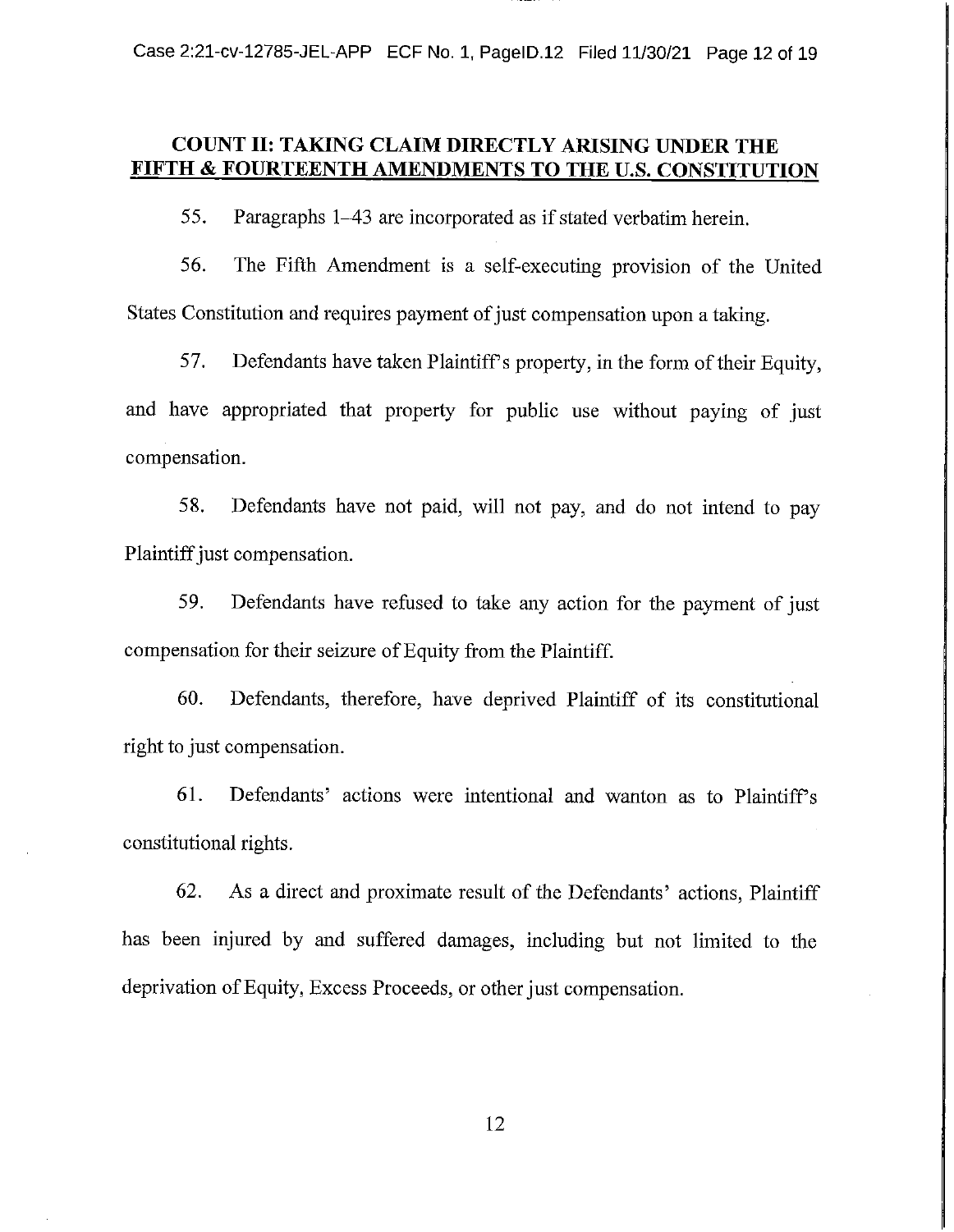# **COUNT III: TAKING CLAIM UNDER SECTION 2 OF ARTICLE X OF THE MICHIGAN CONSTITUTION OF 1963**

63. Paragraphs 1–43 are incorporated as if stated verbatim herein.

64. Defendants have taken Plaintiff's property, in the form of their Equity, and have appropriated that property for public use without paying of just compensation.

65. Defendants have not paid, will not pay, and do not intend to pay Plaintiff just compensation.

66. Defendants have refused to take any action for the payment of just compensation for their seizure of Equity from the Plaintiff.

67. Defendants, therefore, have deprived Plaintiff of its right to just compensation in violation of Article X, Section 2 of the Michigan Constitution of 1963.

68. As a direct and proximate result of the Defendants' actions, Plaintiff has been injured by and suffered damages.

# **COUNT IV: INVERSE CONDEMNATION/DE FACTO TAKING CLAIM UNDER STATE LAW**

69. Paragraphs 1–43 are incorporated as if stated verbatim herein.

70. Defendants have taken Plaintiff's property, in the form of their Equity, and have appropriated that property for public use without paying of just compensation.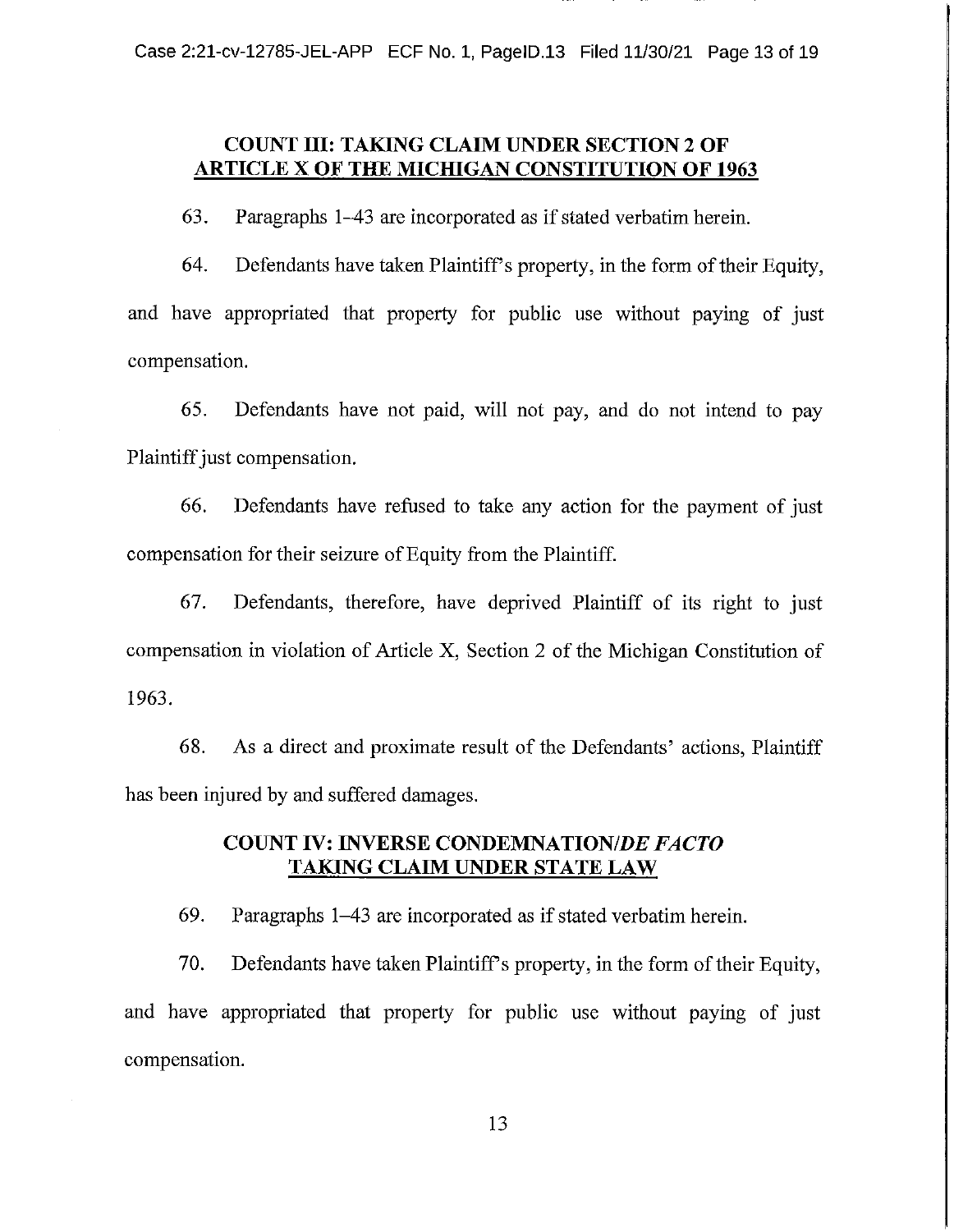71. Defendants have done so without using any direct condemnation process, including those provided for in Mich. Comp. Laws  $\S 213.51$  et seq.

72. Defendants did not and do not provide any process, legal mechanism, or opportunity to seek recovery of either the Equity destroyed by or the Excess Proceeds generated by their actions in foreclosing and selling property. Indeed, Defendants have failed to provide any mechanism for compensation at all.

73. Defendants have not paid, will not pay, and do not intend to pay Plaintiff just compensation.

Defendants have refused to take any action for the payment of just 74. compensation for their seizure of Equity from the Plaintiff.

75. An inverse condemnation or *de facto* taking has therefore occurred.

76. As a direct and proximate result of the Defendants' actions, Plaintiff has been injured by and suffered damages, including but not limited to the deprivation of Equity, Excess Proceeds, or other just compensation.

# **COUNT V: SECTION 1983 EXCESSIVE-FINES CLAIM** UNDER THE EIGHTH & FOURTEENTH AMENDMENT TO THE U.S. CONSTITUTION

77. Paragraphs 1–43 are incorporated as if stated verbatim herein.

78. The Eighth Amendment is incorporated against the states through the Fourteenth Amendment and forbids the imposition of excessive fines. See Timbs v. Indiana, 139 S. Ct. 682 (2019).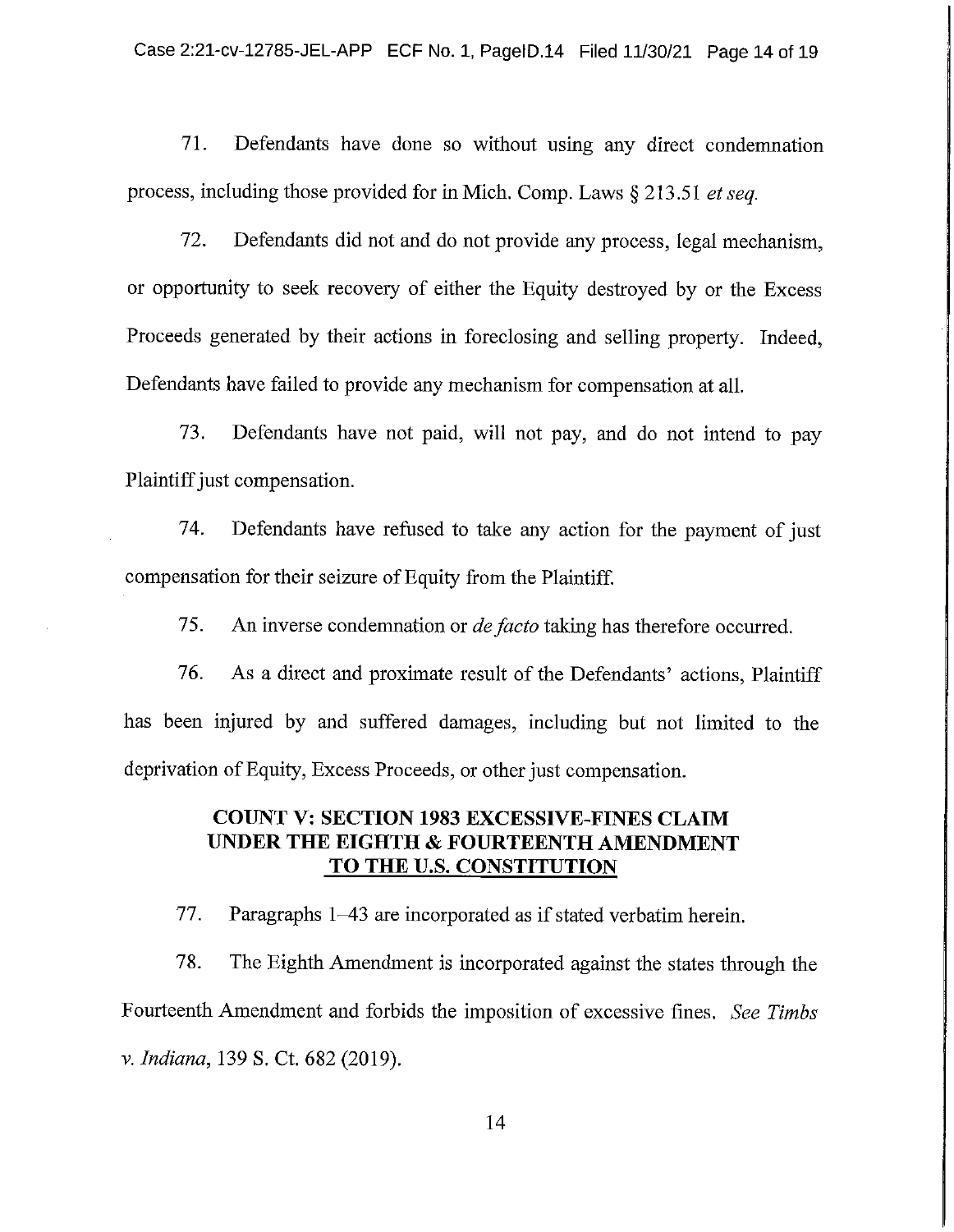79. By imposing an excessive fine through the retention of the Equity in Plaintiff's property, Defendants have violated Plaintiff's constitutional rights.

80. Because Equity is, definitionally, amounts beyond the Taxes Owed, its retention is necessarily punitive.

81. All actions undertaken by Defendants in relation to these fine impositions were done under color of state law.

82. All actions undertaken by Defendants in relation to these fine impositions were further done pursuant to official policy, practice, or custom of Defendants or their final policymakers.

83. Defendants' actions were intentional and wanton as to Plaintiff's and constitutional rights.

84. These actions, as violations of the U.S. Constitution, are redressable under 42 U.S.C. §§ 1983, 1988.

85. As a direct and proximate result of the Defendants' actions, Plaintiff has been injured by and suffered damages, including but not limited to the deprivation of Equity or Excess Proceeds.

# **COUNT VI: EXCESSIVE-FINES CLAIM UNDER SECTION 16 OF ARTICLE I OF THE MICHIGAN CONSTITUTION OF 1963**

86. Paragraphs 1–43 are incorporated as if stated verbatim herein.

Section 16 of Article I of the Michigan Constitution forbids the 87. imposition of excessive fines.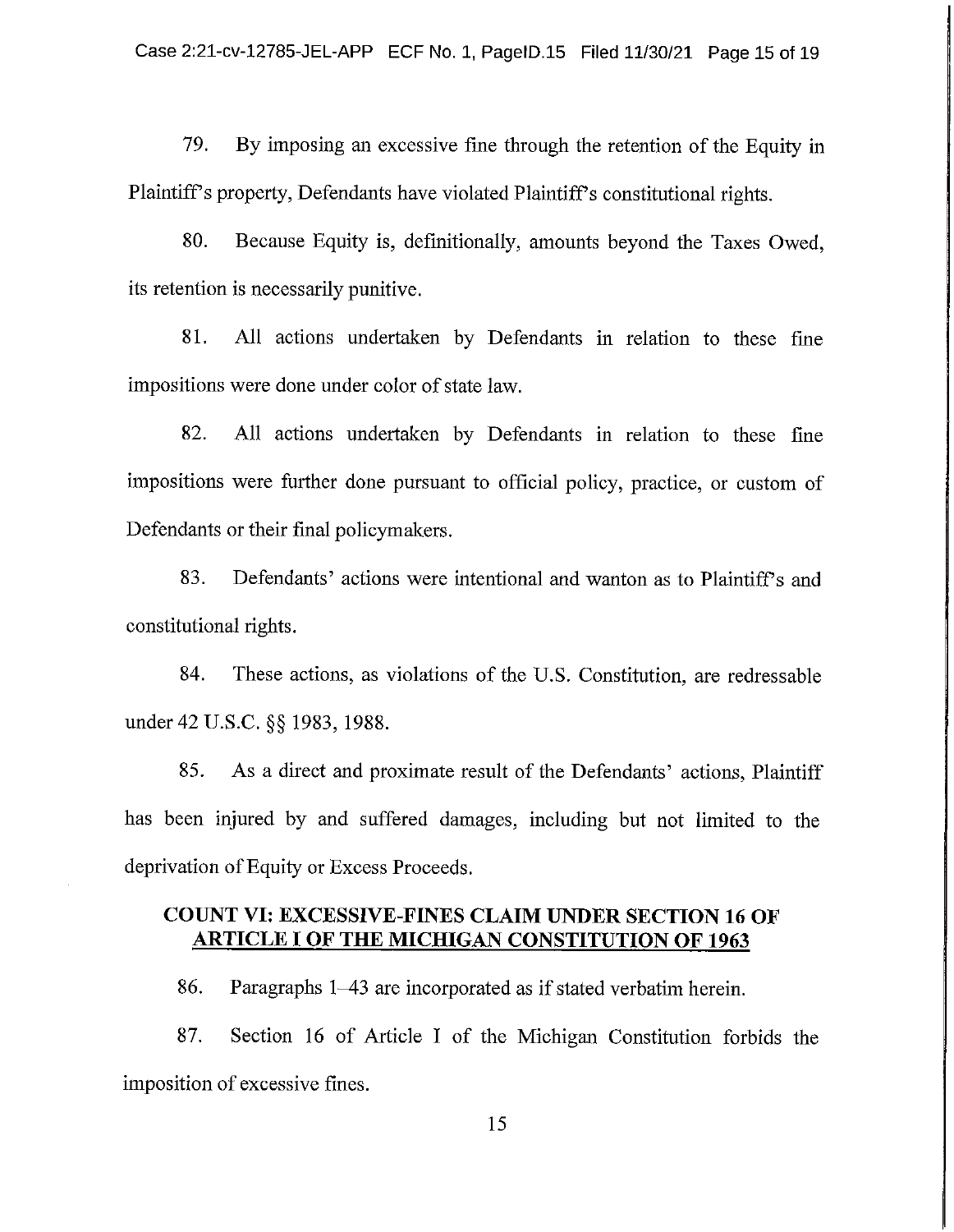88. By imposing an excessive fine through the retention of the Equity in Plaintiff's property, Defendants have violated Plaintiff's constitutional rights.

89. Because Equity is, definitionally, amounts beyond the Taxes Owed, its retention is necessarily punitive.

90. Defendants' actions were intentional and wanton as to Plaintiff's and constitutional rights.

91. As a direct and proximate result of the Defendants' actions, Plaintiff has been injured by and suffered damages, including but not limited to the deprivation of Equity or Excess Proceeds.

# **COUNT VII: SECTION 1983 PROCEDURAL DUE-PROCESS CLAIM** UNDER THE FOURTEENTH AMENDMENT TO THE U.S. CONSTITUTION

92. Paragraphs 1–43 are incorporated as if stated verbatim herein.

93. The Fourteenth Amendment guarantees, among other things, the right to procedural due process for Plaintiff. See, e.g., Mathews v. Eldridge, 424 U.S. 319 (1976).

94. Plaintiff has a constitutionally protected property interest in the Equity of its Property.

95. Defendants did not and do not provide any process, legal mechanism, or opportunity to seek recovery of either the Equity destroyed by their actions in foreclosing and selling the Property. Indeed, Defendants have failed to provide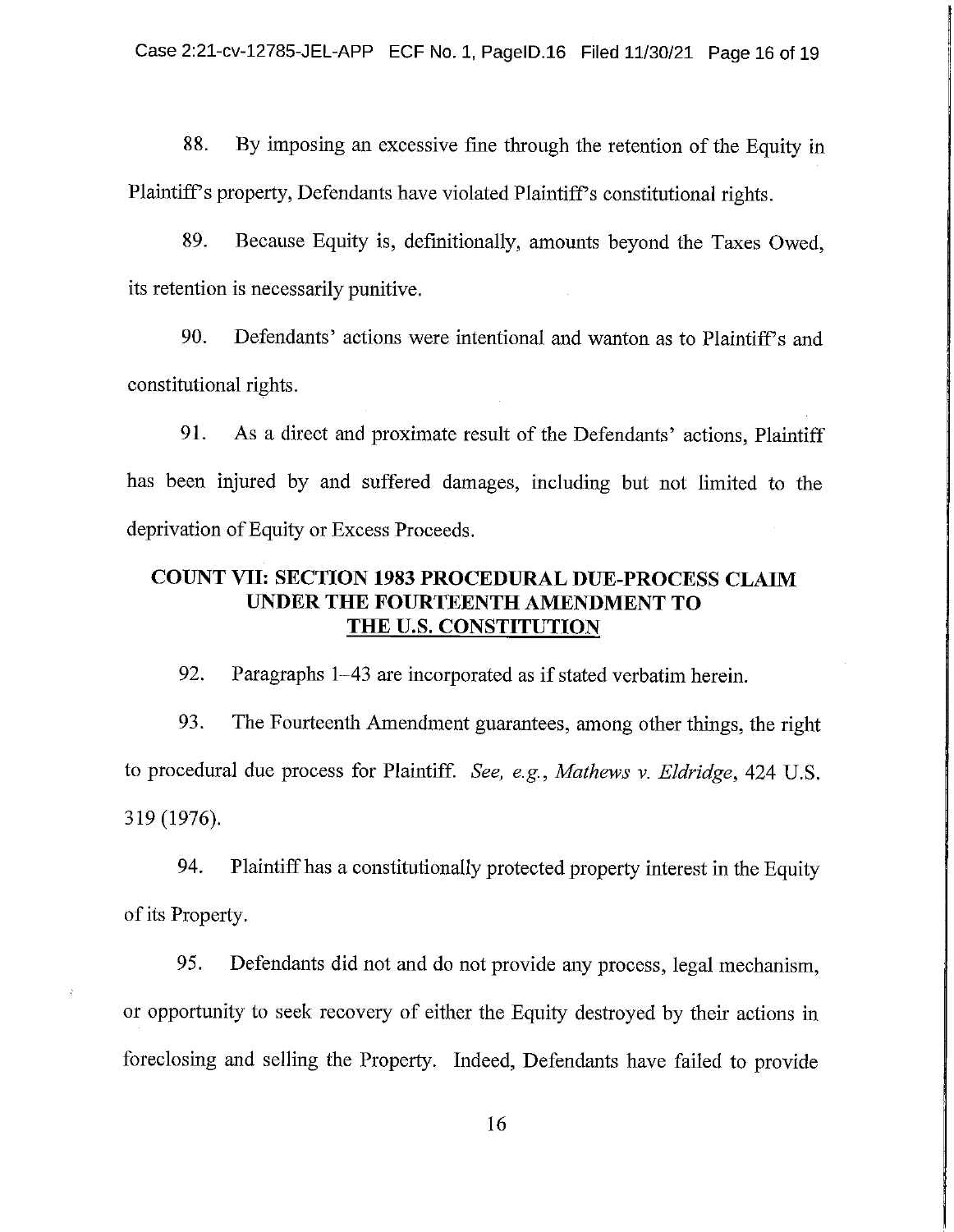any mechanism for compensation at all—before the seizure, before the sale, or after the sale.

96. All actions undertaken by Defendants in relation to this utter lack of process were done under color of state law.

97. All actions undertaken by Defendants in relation to this utter lack of process were further done pursuant to official policy, practice, or custom of Defendants or their final policymakers.

98. Defendants' actions were intentional and wanton as to Plaintiff's constitutional rights.

99. These actions, as violations of the U.S. Constitution, are redressable under 42 U.S.C. §§ 1983, 1988.

100. As a direct and proximate result of the Defendants' failure to provide adequate procedural due process, Plaintiff has been injured and have suffered damages.

### **COUNT VIII: UNJUST ENRICHMENT CLAIM UNDER MICHIGAN LAW**

101. Paragraphs 1–43 are incorporated as if stated verbatim herein.

102. Defendants have illegally seized Equity from Plaintiff and unlawfully retained Excess Proceeds from the sale of the Property. This unlawful seizure and retention has unjustly enriched Defendants Oakland County and City of Troy.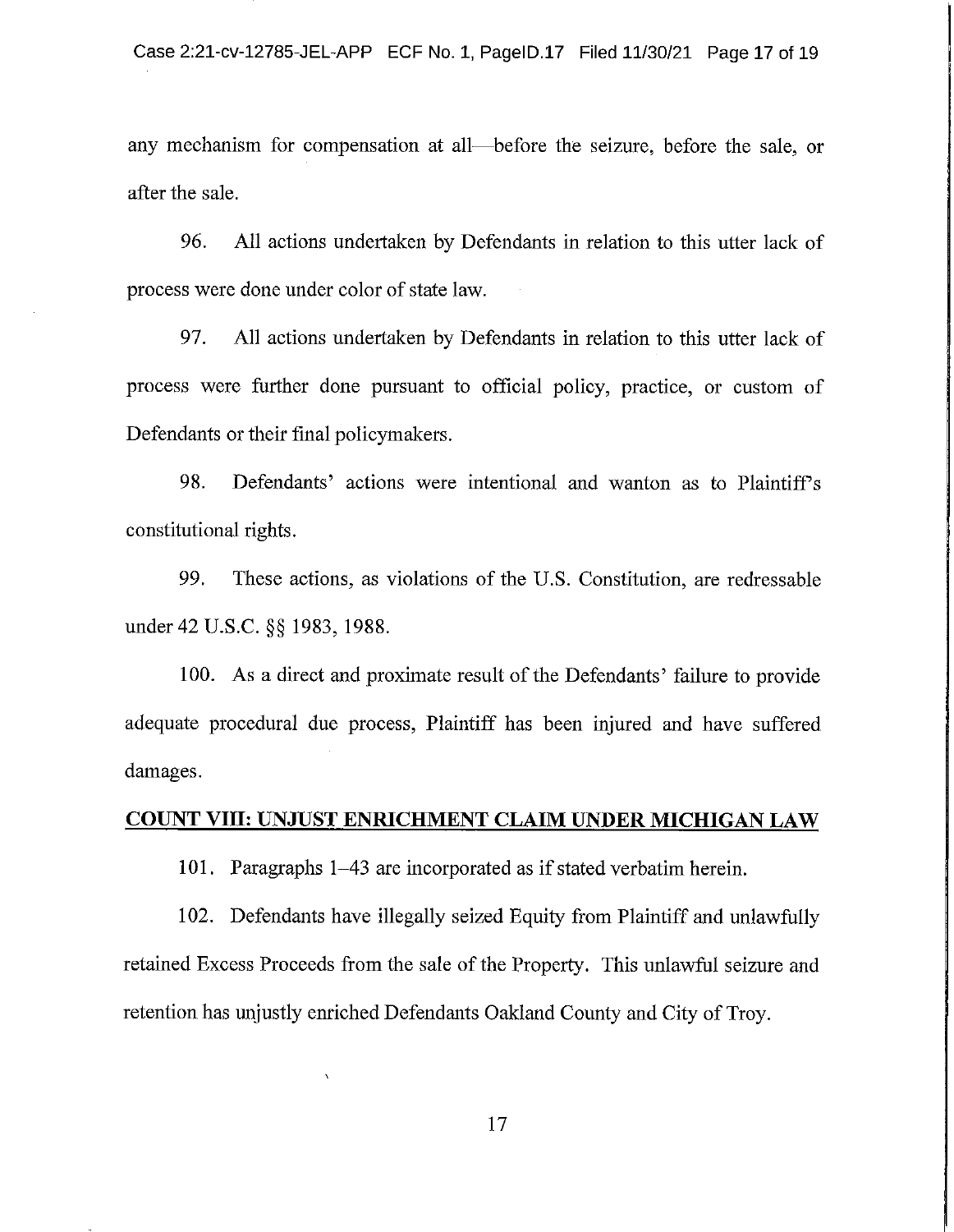103. It is inequitable for Defendants Oakland County and City of Troy to retain the Excess Proceeds from the sale of the Property at auction as those definitionally exceed the Taxes Owed for the Property.

104. Plaintiff has no adequate remedy at law, except as asserted in this Complaint.

105. As a direct and proximate result of the Defendants' actions, Plaintiff has been injured and have suffered damages, including but not limited to the deprivation of Excess Proceeds.

## **RELIEF REQUESTED**

WHEREFORE, Plaintiff respectfully requests this Court grant it:

- A. Any and all damages and/or compensation as is deemed proper, together with interest and costs, including such interest as provided for by Knick v. Twp. of Scott;
- $B<sub>r</sub>$ A declaration that Defendants' conduct was and is unlawful and/or unconstitutional, even if purportedly being undertaken consistent with Michigan's General Property Tax Act;
- $C_{\cdot}$ Disgorgement from Defendants of any proceeds from the sales or auctions beyond the Taxes Owed on the Property;
- D. Any other damages available under federal or state law, including but not limited to an award of nominal and punitive damages;
- Attorney fees and expenses pursuant to all applicable laws, rules, or  $E.$ statutes, including but not limited to 42 U.S.C. § 1988; and
- F. All other legal and equitable relief which the Court deems proper.